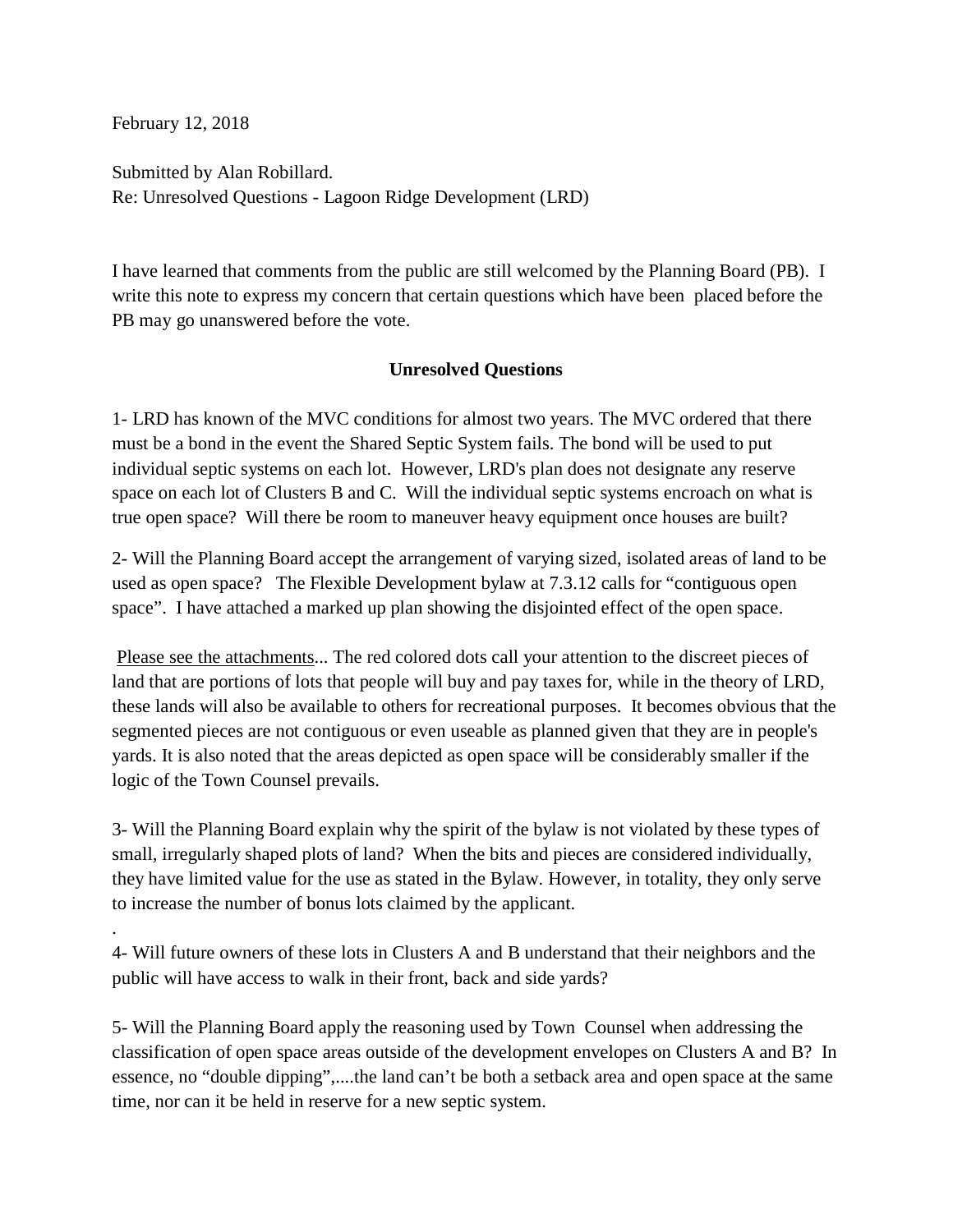6- Will the Planning Board accept 25 feet as the setback distance in Clusters A and B as claimed by LRD? The setbacks in this zone of Oak Bluffs and in abutting properties are 50 feet, not the 25 feet referenced in the Covenants. If 25 feet is accepted, it will adversely affect current and future abutters.

7. Will the Planning Board require as specified in the Flexible Development Bylaw that a 50 foot buffer be present around the development? This will cause the plan to be redrawn. This requirement is obviously written to protect abutters.

8. Will the Planning Board determine if it is appropriate that the applicant will not form the Lagoon Ridge Association until after all of the lots have been sold or transferred? It is possible that some lots will take several years or more to sell. ...see Covenants, page 3, "The Association".

9. Do recreation uses of open space as designated by the bylaw take place on land areas that are not defined? Regardless of the Town's Counsel opinion about "double dipping", how can any non-development envelope land in Clusters A and B be counted as "Open Space" until it is sold, since the new owner has the right according to the Covenants under the heading "Use of Residential Lots" on page 6, to adjust the area where the development envelope will be located? In essence, the open space is in flux until all lots are sold.

10. How will the Planning Board reconcile the fact that the lot areas to be placed under a conservation restriction are nebulous areas with regard to their shape and location until the lots are sold? Does the Town Counsel understand this provision of the covenants? How can areas of space that do not have a specific physical location be counted towards the 40% requirement? The 40% requirement may never be filled, yet the applicant will derive the benefits ahead of time.

11. Will the Planning Board recalculate the areas previously counted as open space to determine if the LRD satisfies the 40% rule of the Flexible Development Bylaw? Has an itemized list of the areas showing square footage of "Open Space" been completed? Such a list is necessary, because it is now known that certain areas thought to be undisturbed will be clear-cut thus changing the amount of open space. Examples are: the emergency road, the shared septic plant and drain fields, as well as several other areas questioned at the meeting. The area of open space will also be lessened by the no "double dipping" rule and the application of a buffer around the development.

12- Will the Planning Board demand as agreed by the applicant and mandated by the MVC that a 10 foot wide easement be made for the existing path on the back of Cluster C which leads from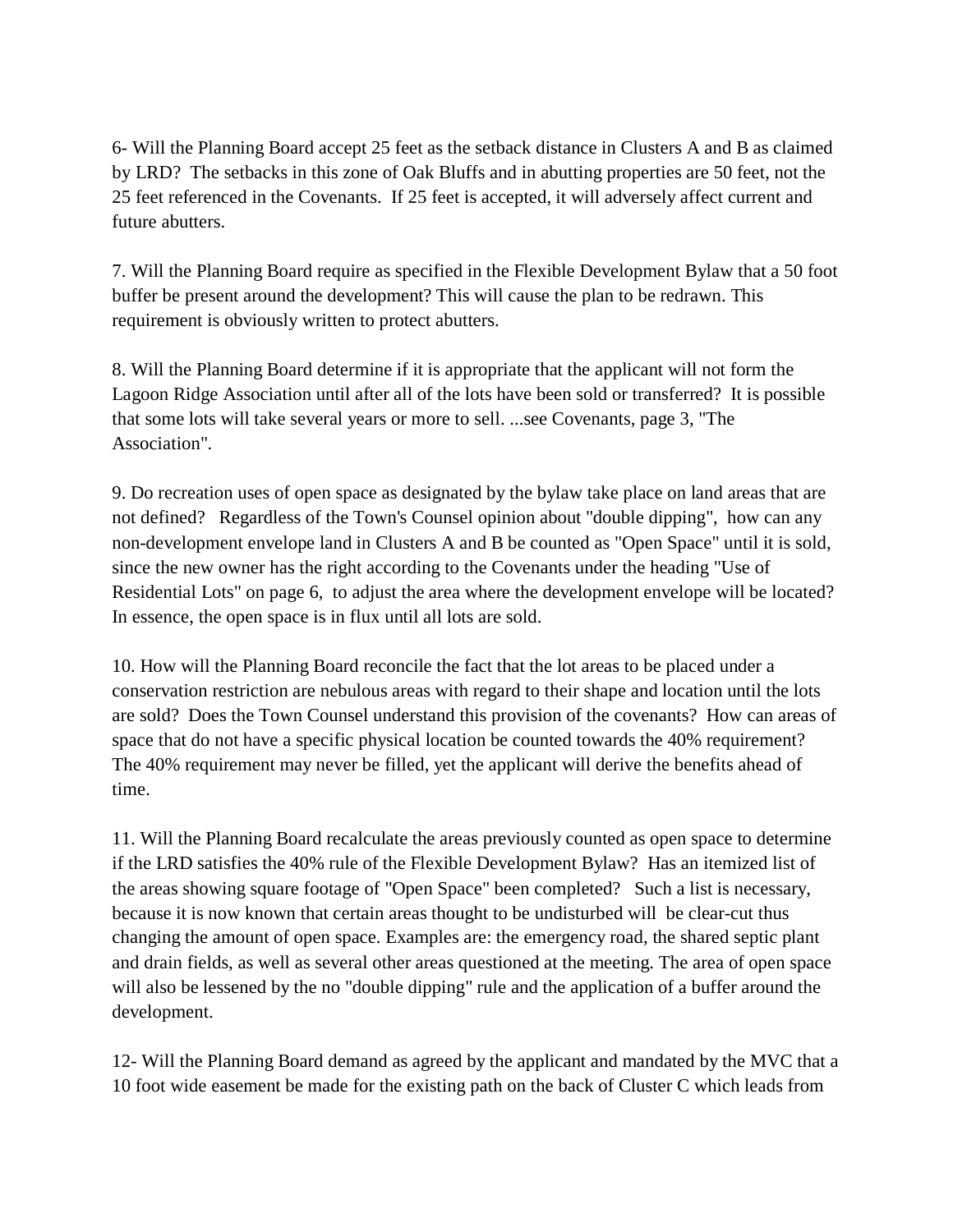the Bar Trail Road to Barnes Road? This trail has been in existence for many years and is currently used. It appears the applicant is now denying its existence.

13- Will the Planning Board demand that an engineering plan be drawn for Double Ox Rd. where it joins Barnes Road? The plan does not appear on the present drawings.

14- Will the Planning Board require and approve a Succession Plan insuring that LRD is not left in a state of limbo at some point in the future and require a performance bond that goes beyond the issue of the Shared Septic System?

## **Attachments Follows:**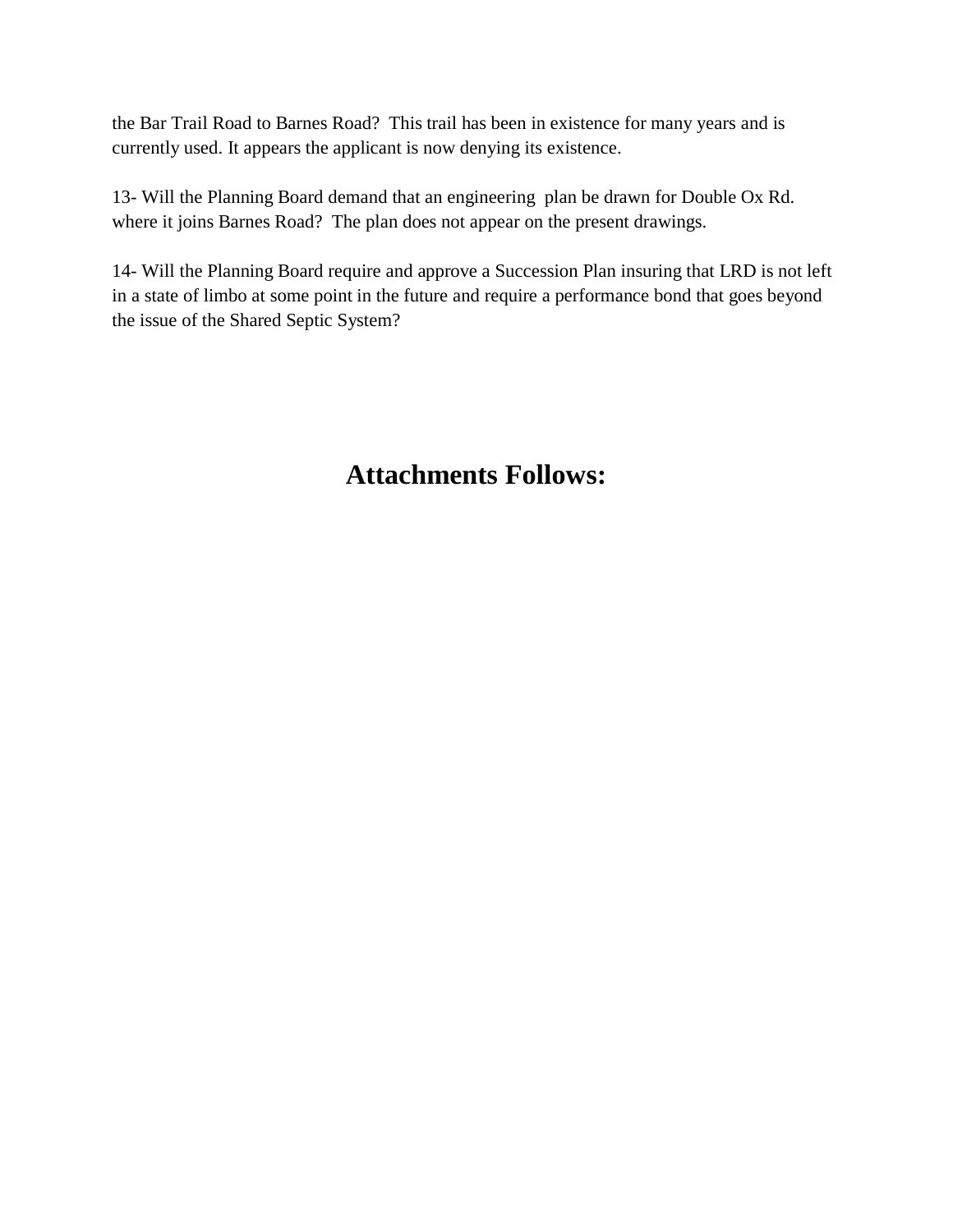